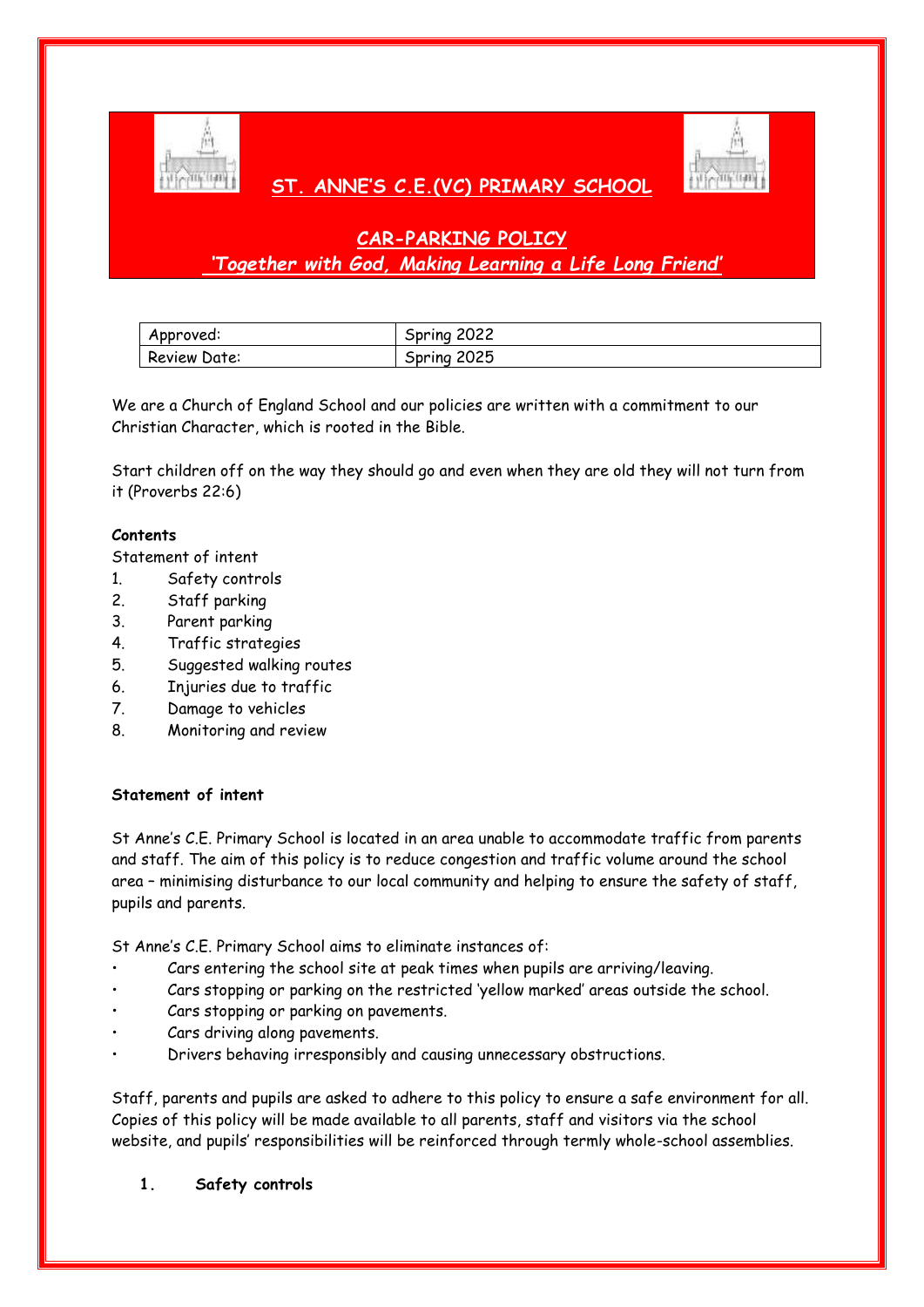1.1. The following safety controls are in place:

• Vehicles are not permitted to enter the main school site between 8.30am and 3:45pm unless there are exceptional circumstances.

• Staff are encouraged to not enter or leave the main school car-park between 8:40am and 9:10am and 3:10pm and 3:40pm.

• All staff cars must be parked on the school car park and not the village hall car park. Overflow facility is available at the cemetery.

Pupils are not permitted to access the car park.

Cars must never be parked in front of the school gates.

• The school gates are closed at 8:40am and must remain closed for the duration of the day.

• A staggered start to the school day has been introduced (8:45am- 9:00am) and staggered finish (3:10pm-3:25pm) to help alleviate traffic congestion.

• Children and parents are not permitted to access the school car-park.

Parents are encouraged to access the site from New Lane access.

St Anne's C.E. Primary School has worked closely with Staffordshire County Council implementing the Parking Buddies scheme to encourage parents and carers when collecting and dropping off children to park safely.

### **2. Staff parking**

2.1. The school has approximately 12 parking spaces, and 1 accessible bay for staff with disabilities is provided on the village hall car park for use.

2.2. No charge will be made for using the school car park.

2.3. Spaces are allocated on a first-come-first served basis.

2.4. Staff members may park on the roads adjoining the school, provided that parking notices are adhered to.

2.5. Staff members are encouraged to not access the car park between the hours of 08:40 am and 9:10 am and 03:10 pm and 3:40 pm, but when this is avoidable, they must but must ensure that they pay due care and attention to potential hazards.

2.6. If staff members can walk or cycle to school, they are encouraged to do so.

2.7. Emergency access points must remain clear at all times.

2.8. Staff must inform the school office of the make, model and registration number of their car.

2.9. When asked to move their vehicle, staff must do so as soon as possible and without complaint. Failure to do so may lead to any parking privileges being revoked.

2.10. Staff may not use the school car park during weekends or evenings, unless for agreed events, such as participation in school activities or the leasing of school buildings/facilities.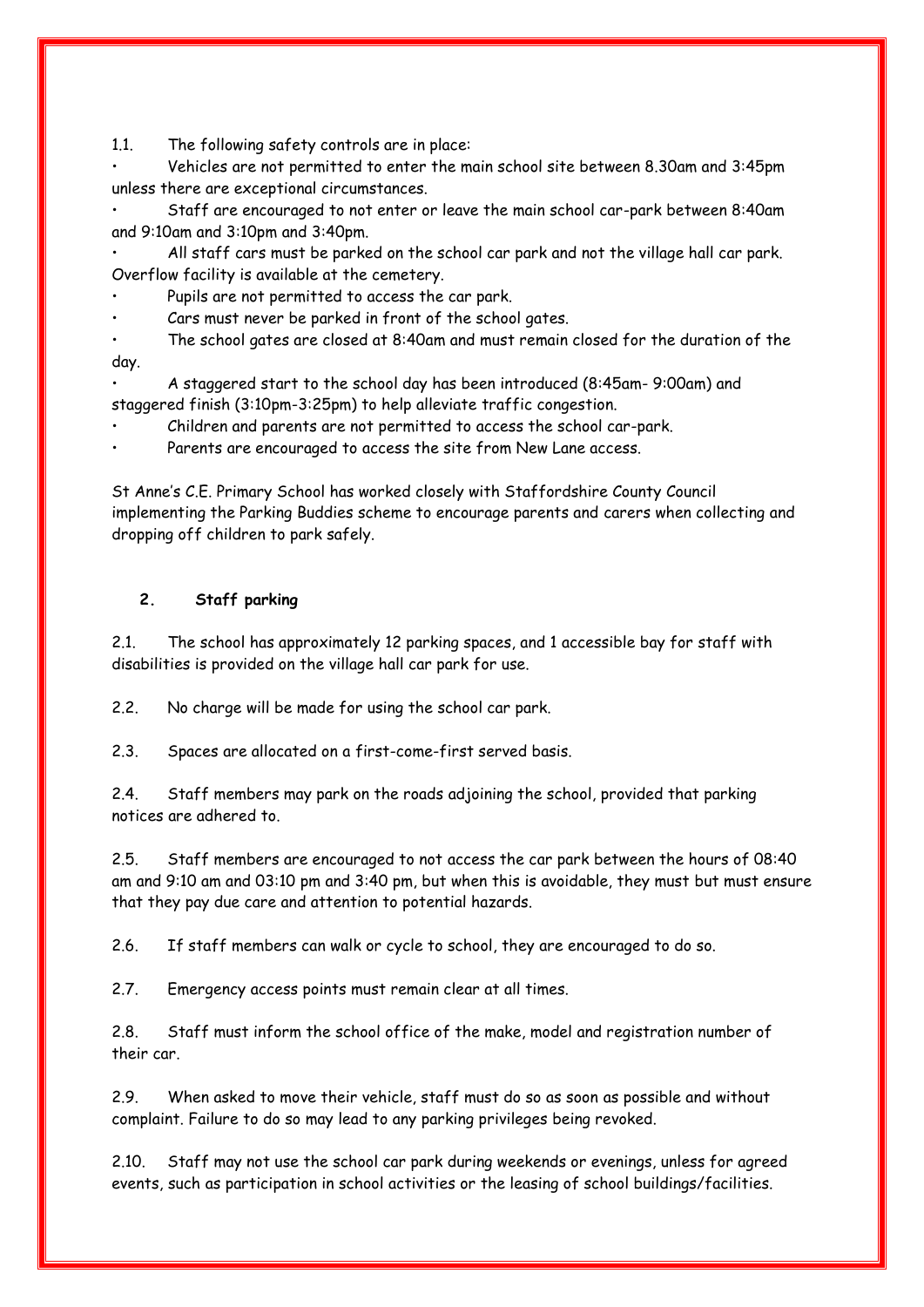2.11. Staff may not leave their car on school grounds during holidays.

## **3. Parent parking**

3.1. The school has no parking spaces available to parents.

3.2. Parents may temporarily park on the roads adjoining the school, provided that parking notices are adhered to. Parents may park on the village hall car-park (providing there is no event on) and on the cemetery car-park.

### 3.3. Parents should:

- Utilise the agreed drop-off points in an efficient, courteous and safe manner.
- Respect our neighbours.
- Leave plenty of time for their planned journey.
- Leave the car at home where possible and walk instead.

### 3.4. Parents should not:

- Rush to arrive just before or at school opening times.
- Be put off from walking to school due to cold or wet weather.
- Drive up to the school gate.
- Stop on the restricted 'yellow marked' areas outside the school.
- Park or drive on pavements.
- Block driveways or 'double park'.
- Block the emergency access point to the Key Stage 2 playground.

# **4. Traffic strategies**

- 4.1. The school has implemented the following traffic control strategies:
- Staggered drop-off times
- A park and walk scheme (Cemetery car-park use)

Use of traff

### **5. Suggested walking routes**

The school has not identified any safe walking routes to school as of yet.

# **6. Injuries due to traffic**

6.1. If a person is injured by a member of staff or visitor driving in the school car park, the driver will be held responsible in the standard way if, by lack of reasonable care, injuries were caused to another person.

6.2. The school does not accept any responsibility for injuries caused by staff or visitors in the school car park, regardless of the fact that the incident occurred on school grounds.

### **7. Damage to vehicles**